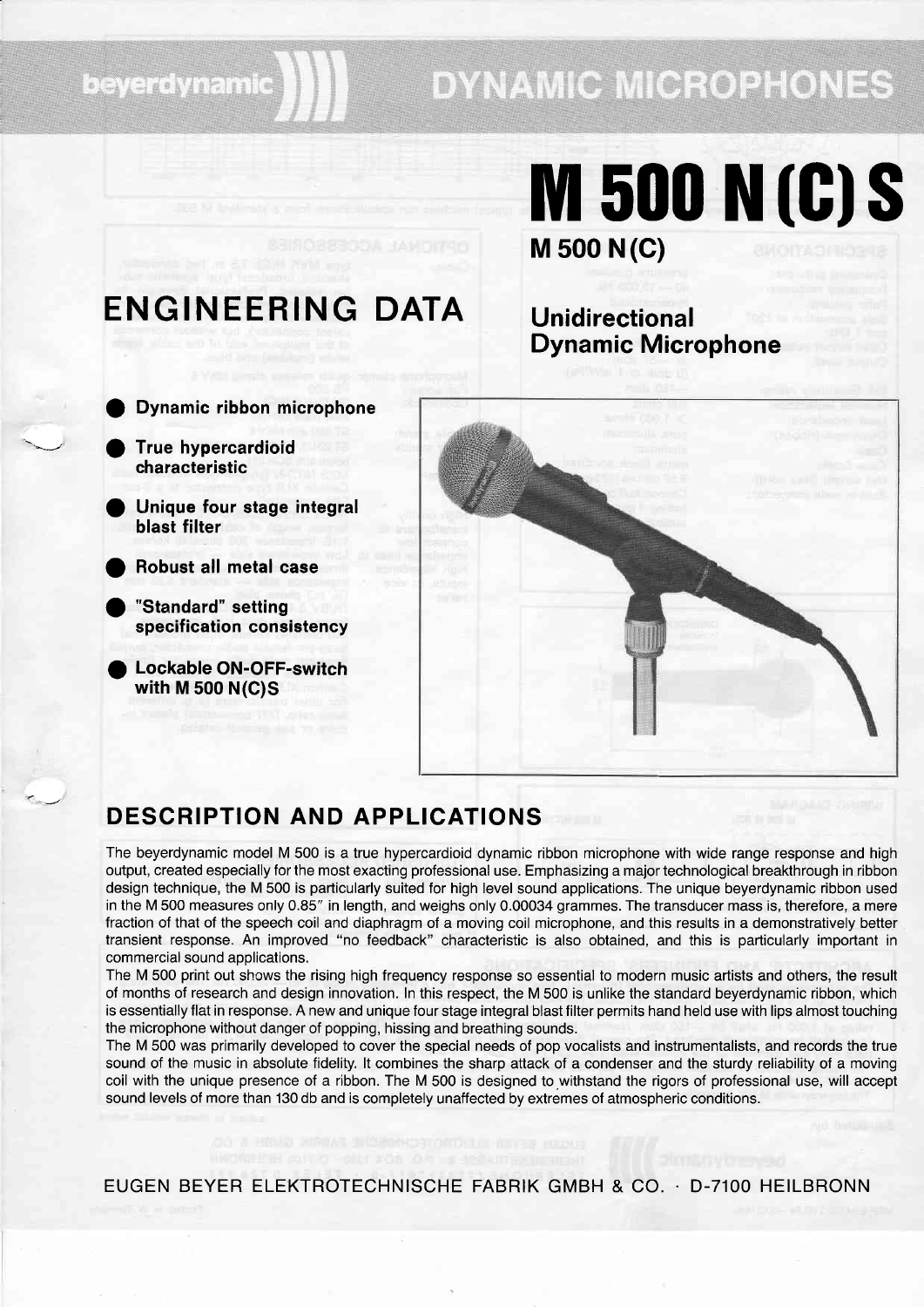|      | Frequency response curve $(\pm 2.5$ db): |  |
|------|------------------------------------------|--|
|      | Soilfrequenzkurve                        |  |
| 2821 | $+35$                                    |  |
|      | 447<br>$\sim$<br>$2 \epsilon m$          |  |
|      | $10 \, \mathrm{cm}$<br>-                 |  |
|      | 100 cm                                   |  |

Pop screen Gooseneck: Table stand: Floor stands:

OPTIONAL ACCESSORIES

Cable: type MVK N(C), 7,5 m, two conductor,

white (inphase) and blue.

boom arm SCH 211

DIN connector) High quality  $TR/BV$  3.45.0.15.006/C-K/5 - cable trans-<br>transformers to former, length of cable 5 m, turns ratio transformers to former, length of cable 5 m, turns ratio connect low 1:15, impedance 200 ohms/45 kohms. connect low 1:15, impedance 200 ohms/45 kohms.<br>impedance lines to Low impedance side — professional impedance lines to Low impedance side -- professional<br>high impedance three-pin female audio connector, high high impedance three-pin female audio connector, high<br>inputs, or vice impedance side — standard 6.35 mm

sr 201/1. sT 201 A/1. sr 205 A/1 +

MZS N(C)-N (plug-in type to adapt male Cannon XLR type connector to a 3-pin

 $\cdot$  :

TR/BV 3.41 .0.15.006/C-C, plug-in transformer, turns ratio 1:15, impedance 200 ohms/4s kohms, input professional three-pin female audio connector, output three-pin male audio connector (male and female connector to mate with Cannon XLR series or equivalent) For other transformers (e. g. different

Microphone clamp: quick release clamp MKV 6 PS 5OO sH 15/400 N(c) base plate ZSH 30 ST 300 with MKV 6

versa  $(\frac{1}{4} \text{ in.})$  phone plug

shielded, broadcast type, synthetic rubber-jacketed. Professional three-pin female audio connector on microphone end (mates with Cannon XLR series or equivalent connector), but without connector at the equipment end of the cable, leads

Adapter:

This polar pattern and frequency response curve correspond to typical machine run specifications from a standard M 500.

#### SPECIFICATIONS

Operating principle: Frequency response: Polar pattern: Side attenuation at 120' and 1 kHz: Open circuit voltage at 1 kHz Output level:

EIA Sensitivity rating: Nominal impedance: Load impedance: Diaphragm (ribbon): Case: Case finish: Net weight (less cord): Built-in male connector:

WIRING DIAGRAM

Positive pressure produces posi

pressure gradient  $40 - 18,000$  Hz. hypercard ioid  $> 20$  db

1,2 mV/Pa  $\triangle$  -58 dbV  $-57$  dbm  $(0 \text{ dbm} \triangleq 1 \text{ mW/Pa})$  $-150$  dbm 200 ohms  $> 1,000$  ohms pure aluminum aluminum matte black anodized 9,52 ounces (270 grams) Cannon XLR or equivalent (wiring: 1 ground, audio  $2+, 3-$ )



| 7.78<br>185)               |                | turns-ratio. DIN connectors) please in-<br>quire or see general catalog. |  |
|----------------------------|----------------|--------------------------------------------------------------------------|--|
| <b>M 500 N(C)S:</b>        |                |                                                                          |  |
|                            |                | <b>FURNISHED ACCESSORIES **</b>                                          |  |
|                            | Carrying case  | black de luxe leatherette<br>presentation case                           |  |
| tive voltage at $(+)$ pin. | Swivel adapter | MKV <sub>8</sub>                                                         |  |

|                | <b>FURNISHED ACCESSORIES **</b>                |
|----------------|------------------------------------------------|
| Carrying case  | black de luxe leatherette<br>presentation case |
| Swivel adapter | MKV <sub>8</sub>                               |

\*\* may vary in its composition

#### ARCHITECTS' AND ENGINEERS' SPECIFICATIONS

The microphone shall be an unidirectional (dynamic) type microphone with a frequency range of 40 - 18,000 Hz. The generating element of this unit shall be a ribbon transducer. The microphone shall have a true hypercardioid polar characteristic with attenuation at 120° of 20 db. The microphone output shall be --57 dbm when 0 dbm  $\triangleq$  1 mW/Pa respectively 1,2 mV/Pa. EIA sensitivity rating at 1,000 Hz. shall be —150 dbm. Nominal impedance shall be 200 ohms. The case shall be made of aluminum. Case finish shall be matteblack anodized. The overall dimensions shall be: 7.28″ (185 mm) in length, diameter of the head 2.22″ (56.5 mm) and diameter of the conical shaft 1.34" (34 mm) / 0.95" (24 mm).

The microphone shall be available with a three-pin male audio connector (Cannon XLR or equivalent) version M 500 N(C) S with a lockable ON-OFF-switch.

The beyerdynamic M 500 is specified.

M 500 N (C):

distributed by: subject to change without notice subject to change without notice



EUGEN BEYER ELEKTROTECHNISCHE FABRIK GMBH & CO. THERESIENSTRASSE 8 · P.O. BOX 1320 · D-7100 HEILBRONN TELEPHONE (7131) \* 617-0 · TELEX 0728771

WEP/E/M 500 3 (10.84 - 1000) Hoh. Printed in W.-Germany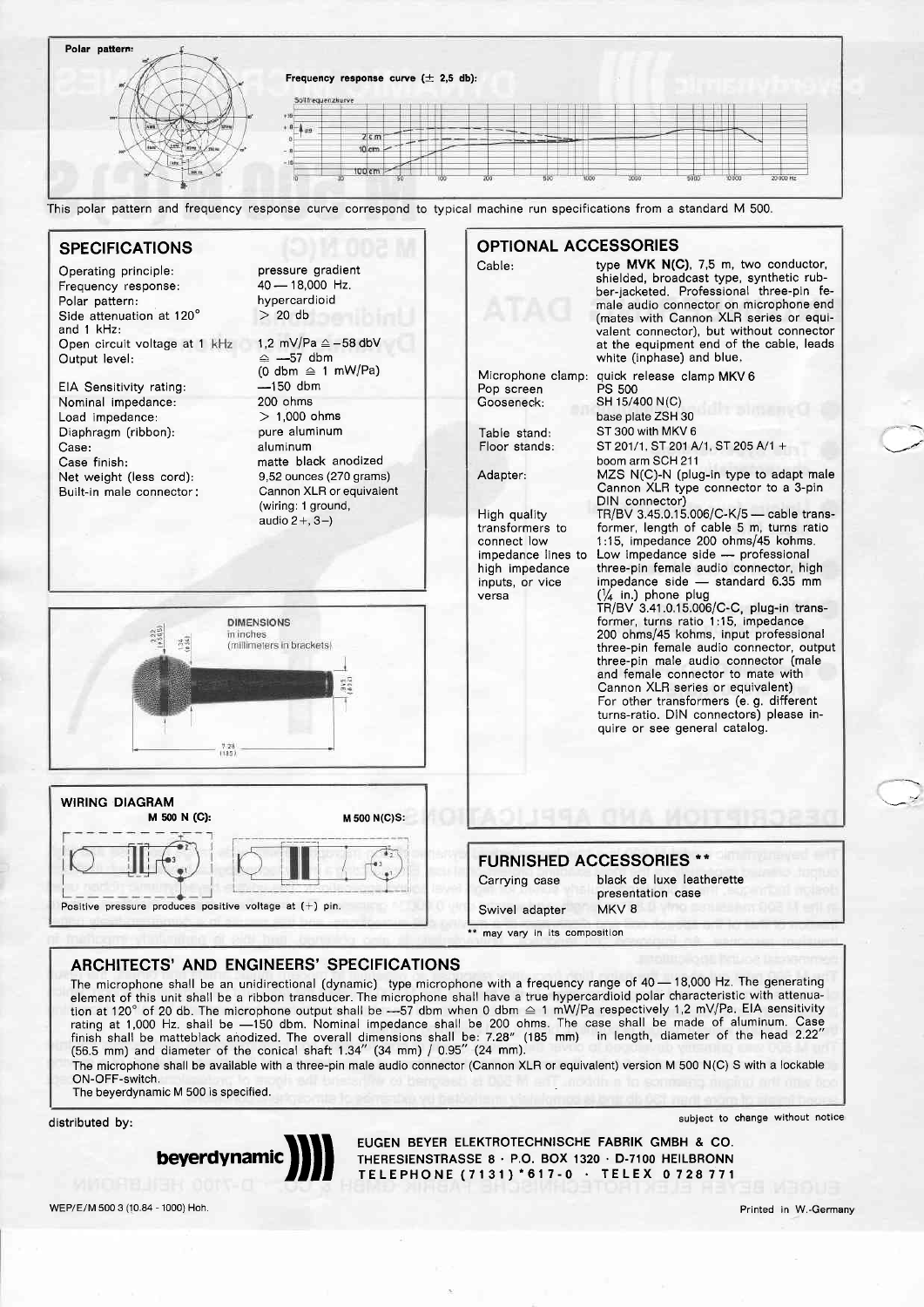#### *III*

## Ersatzteilliste M 500 Replacement parts M 500

WEW MACHINED B13.33-00  $255521$ 





THE